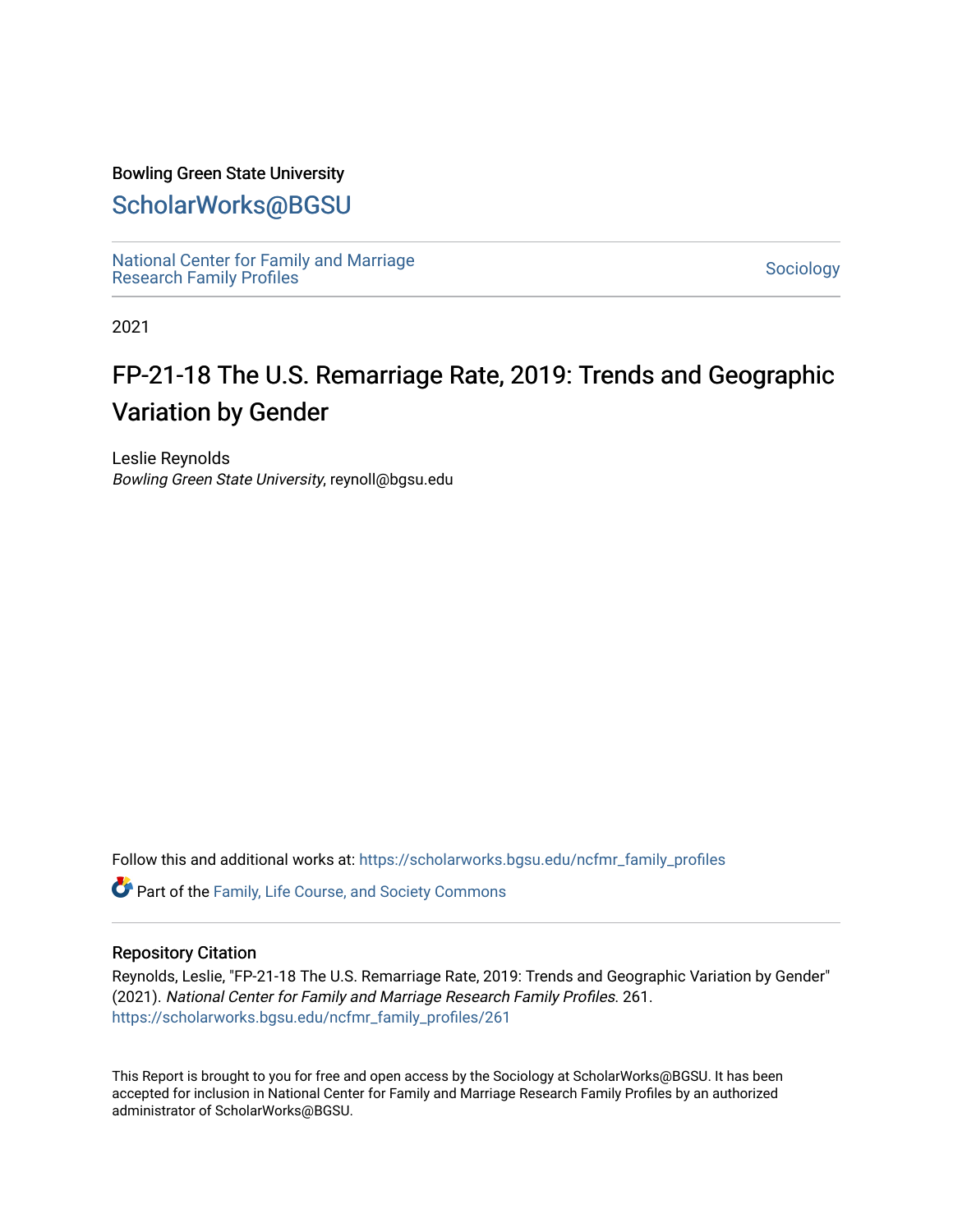## Family Profile No. 18, 2021 The U.S. Remarriage Rate, 2019: Trends and Geographic Variation by Gender Author: Leslie Reynolds

Although approximately half of all marriages in the U.S. end in divorce (Amato, 2010; Cherlin, 2010), the remarriage rate has declined steadily in recent decades (Brown & Lin, 2013; Schweizer, 2019). In this profile, we examine the trend in the remarriage rate since 1990 (see Note) and investigate geographic variation in the remarriage rate by gender using recent American Community Survey (ACS) data. This profile is an update of a previous profile on the Geographic Variation in the Remarriage Rate [\(FP-15-08\)](https://www.bgsu.edu/content/dam/BGSU/college-of-arts-and-sciences/NCFMR/documents/FP/payne-remarriage-rate-fp-15-08.pdf).

- In 2019, the remarriage rate was approximately 25.1 remarriages per 1,000 men and women eligible to remarry.
	- This estimate represents a 50% decrease from the 1990 remarriage rate and a 25% decrease from the 2008 remarriage rate.
- The remarriage rate is consistently higher for men (35.1) than women (19.4).
	- Men experienced a slightly greater decline (28%) than women (23%) since 2008.
- Men are older, on average, than women when they remarry (not shown).
	- o In 2019, the median age at remarriage was 48 for men and 44 for women (compared to 45.5 and 42.8 in 2013).

Figure 1. Remarriage Rate in the U.S., 1990-2019



Sources: NCFMR analyses of U.S. Census Bureau, American Community Survey, 1-yr. est., 2008-2019

*Note*: This profile estimates remarriage rates based on adults (18 and older) at risk of remarriage in the past 12 months. Men and women at risk are divorced or widowed.



*"In 2019, the remarriage rate was 25.1 remarriages per 1,000 men and women eligible to remarry. This estimate represents a* 50*%* decrease *from the* <sup>1990</sup> *remarriage rate and a*  <sup>25</sup>*%* decrease *from the* <sup>2008</sup> *remarriage rate."*